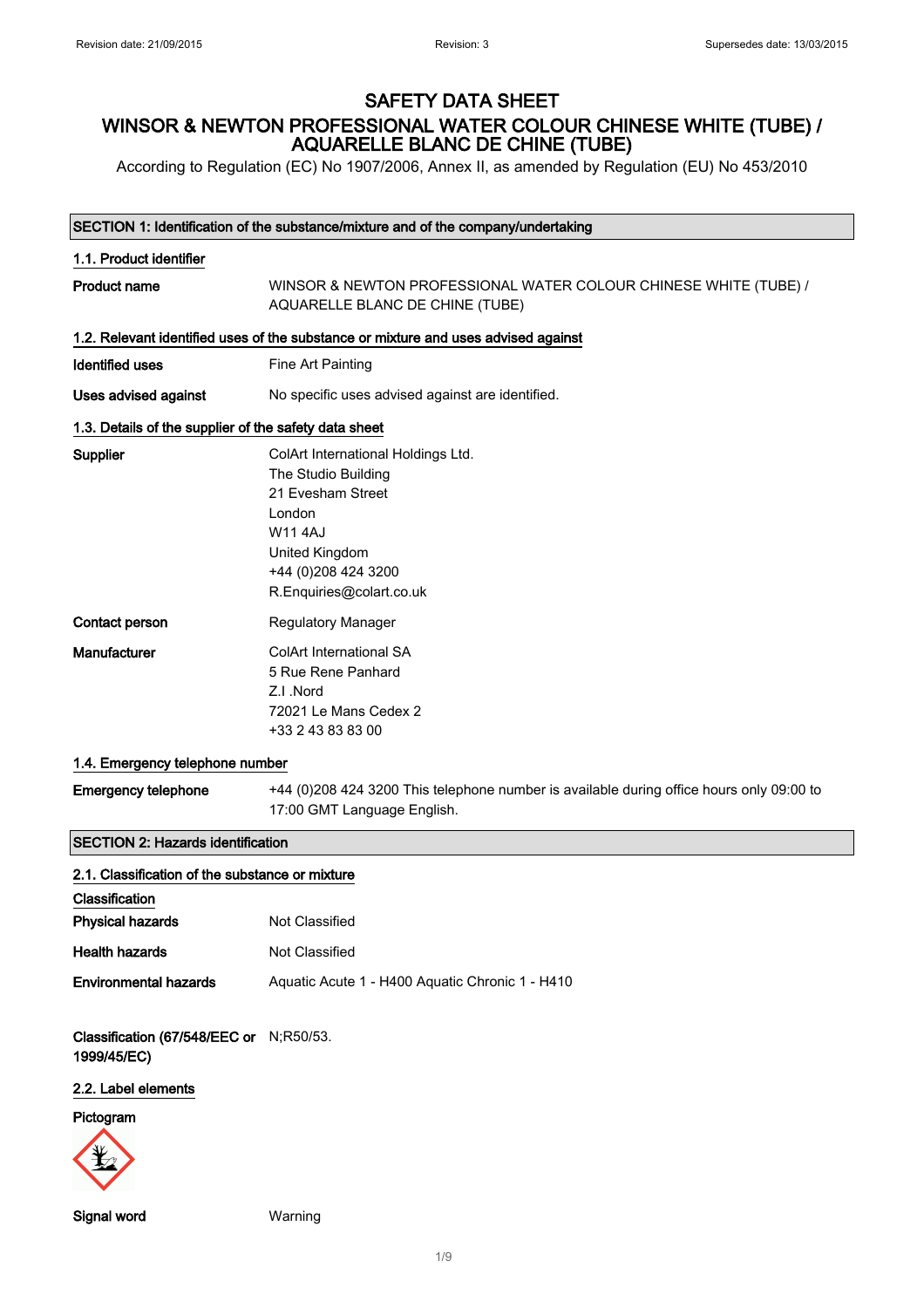| <b>Hazard statements</b>                                                | H410 Very toxic to aquatic life with long lasting effects.                                                         |
|-------------------------------------------------------------------------|--------------------------------------------------------------------------------------------------------------------|
| <b>Precautionary statements</b>                                         | P273 Avoid release to the environment.<br>P501 Dispose of contents/container in accordance with local regulations. |
| <b>Supplementary precautionary</b> P391 Collect spillage.<br>statements |                                                                                                                    |

# 2.3. Other hazards

This product does not contain any substances classified as PBT or vPvB.

| <b>SECTION 3: Composition/information on ingredients</b>                                                                                |                          |          |                                                      |
|-----------------------------------------------------------------------------------------------------------------------------------------|--------------------------|----------|------------------------------------------------------|
| 3.2. Mixtures                                                                                                                           |                          |          |                                                      |
| <b>ZINC OXIDE</b>                                                                                                                       |                          |          | 10-30%                                               |
| CAS number: 1314-13-2                                                                                                                   | EC number: 215-222-5     |          | REACH registration number: 01-<br>2119463881-32-xxxx |
| M factor (Acute) = $1$                                                                                                                  | M factor (Chronic) = $1$ |          |                                                      |
| Classification<br>Aquatic Acute 1 - H400<br>Aquatic Chronic 1 - H410                                                                    |                          | N;R50/53 | Classification (67/548/EEC or 1999/45/EC)            |
| <b>Pyrithione Zinc</b>                                                                                                                  |                          |          | 1%                                                   |
| CAS number: 13463-41-7                                                                                                                  |                          |          |                                                      |
| M factor (Acute) = $10$                                                                                                                 | M factor (Chronic) = $1$ |          |                                                      |
| Classification<br>Acute Tox. 3 - H301<br>Acute Tox. 3 - H331<br>Eye Dam. 1 - H318<br>Aquatic Acute 1 - H400<br>Aquatic Chronic 1 - H410 |                          |          |                                                      |

The Full Text for all R-Phrases and Hazard Statements are Displayed in Section 16.

| <b>ISECTION 4: First aid measures</b>                            |                                                                                                                                                                                                                        |
|------------------------------------------------------------------|------------------------------------------------------------------------------------------------------------------------------------------------------------------------------------------------------------------------|
| 4.1. Description of first aid measures                           |                                                                                                                                                                                                                        |
| General information                                              | If in doubt, get medical attention promptly. Show this Safety Data Sheet to the medical<br>personnel.                                                                                                                  |
| <b>Inhalation</b>                                                | Move affected person to fresh air and keep warm and at rest in a position comfortable for<br>breathing. Loosen tight clothing such as collar, tie or belt. Get medical attention if symptoms<br>are severe or persist. |
| Ingestion                                                        | Rinse mouth thoroughly with water. Get medical advice/attention if you feel unwell. Do not<br>induce vomiting unless under the direction of medical personnel.                                                         |
| <b>Skin contact</b>                                              | Rinse with water.                                                                                                                                                                                                      |
| Eye contact                                                      | Rinse with water. Get medical attention if any discomfort continues.                                                                                                                                                   |
| <b>Protection of first aiders</b>                                | First aid personnel should wear appropriate protective equipment during any rescue.                                                                                                                                    |
| 4.2. Most important symptoms and effects, both acute and delayed |                                                                                                                                                                                                                        |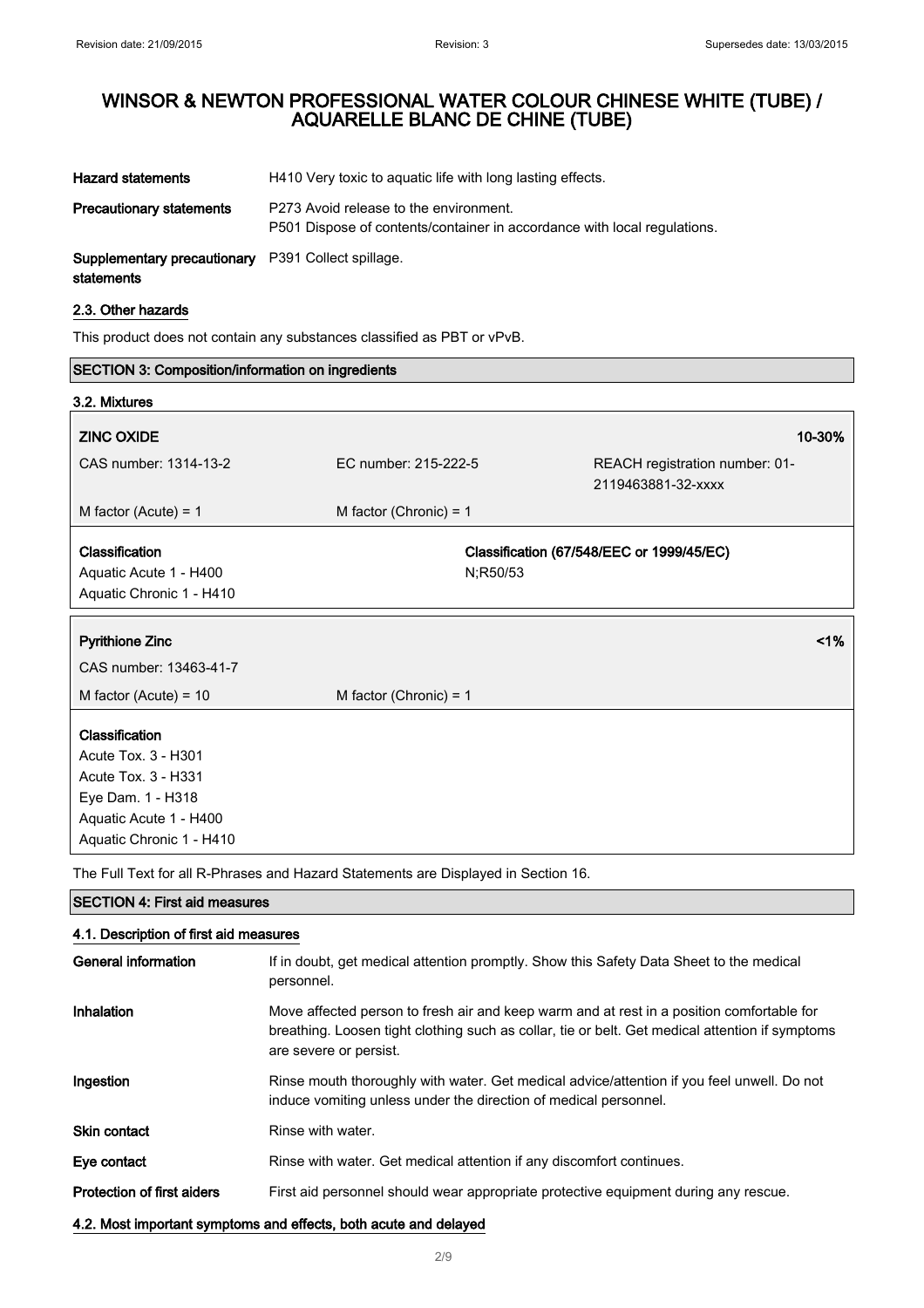| <b>General information</b>                                 | The severity of the symptoms described will vary dependent on the concentration and the<br>length of exposure.                                                                                                                                                                                                                                                                                                                                                                                                                                                                       |
|------------------------------------------------------------|--------------------------------------------------------------------------------------------------------------------------------------------------------------------------------------------------------------------------------------------------------------------------------------------------------------------------------------------------------------------------------------------------------------------------------------------------------------------------------------------------------------------------------------------------------------------------------------|
| Inhalation                                                 | No specific symptoms known.                                                                                                                                                                                                                                                                                                                                                                                                                                                                                                                                                          |
| Ingestion                                                  | No specific symptoms known.                                                                                                                                                                                                                                                                                                                                                                                                                                                                                                                                                          |
| Skin contact                                               | No specific symptoms known.                                                                                                                                                                                                                                                                                                                                                                                                                                                                                                                                                          |
| Eye contact                                                | No specific symptoms known. May be slightly irritating to eyes.                                                                                                                                                                                                                                                                                                                                                                                                                                                                                                                      |
|                                                            | 4.3. Indication of any immediate medical attention and special treatment needed                                                                                                                                                                                                                                                                                                                                                                                                                                                                                                      |
| Notes for the doctor                                       | Treat symptomatically.                                                                                                                                                                                                                                                                                                                                                                                                                                                                                                                                                               |
| <b>SECTION 5: Firefighting measures</b>                    |                                                                                                                                                                                                                                                                                                                                                                                                                                                                                                                                                                                      |
| 5.1. Extinguishing media                                   |                                                                                                                                                                                                                                                                                                                                                                                                                                                                                                                                                                                      |
| Suitable extinguishing media                               | The product is not flammable. Extinguish with alcohol-resistant foam, carbon dioxide, dry<br>powder or water fog. Use fire-extinguishing media suitable for the surrounding fire.                                                                                                                                                                                                                                                                                                                                                                                                    |
| Unsuitable extinguishing<br>media                          | Do not use water jet as an extinguisher, as this will spread the fire.                                                                                                                                                                                                                                                                                                                                                                                                                                                                                                               |
| 5.2. Special hazards arising from the substance or mixture |                                                                                                                                                                                                                                                                                                                                                                                                                                                                                                                                                                                      |
| Specific hazards                                           | Containers can burst violently or explode when heated, due to excessive pressure build-up.                                                                                                                                                                                                                                                                                                                                                                                                                                                                                           |
| <b>Hazardous combustion</b><br>products                    | Thermal decomposition or combustion products may include the following substances:<br>Harmful gases or vapours.                                                                                                                                                                                                                                                                                                                                                                                                                                                                      |
| 5.3. Advice for firefighters                               |                                                                                                                                                                                                                                                                                                                                                                                                                                                                                                                                                                                      |
| Protective actions during<br>firefighting                  | Avoid breathing fire gases or vapours. Evacuate area. Cool containers exposed to heat with<br>water spray and remove them from the fire area if it can be done without risk. Cool containers<br>exposed to flames with water until well after the fire is out. If a leak or spill has not ignited, use<br>water spray to disperse vapours and protect men stopping the leak. Avoid discharge to the<br>aquatic environment. Control run-off water by containing and keeping it out of sewers and<br>watercourses. If risk of water pollution occurs, notify appropriate authorities. |
| Special protective equipment<br>for firefighters           | Wear positive-pressure self-contained breathing apparatus (SCBA) and appropriate protective<br>clothing. Firefighter's clothing conforming to European standard EN469 (including helmets,<br>protective boots and gloves) will provide a basic level of protection for chemical incidents.                                                                                                                                                                                                                                                                                           |
| <b>SECTION 6: Accidental release measures</b>              |                                                                                                                                                                                                                                                                                                                                                                                                                                                                                                                                                                                      |
|                                                            | 6.1. Personal precautions, protective equipment and emergency procedures                                                                                                                                                                                                                                                                                                                                                                                                                                                                                                             |
| <b>Personal precautions</b>                                | Wear protective clothing as described in Section 8 of this safety data sheet. No action shall be<br>taken without appropriate training or involving any personal risk.                                                                                                                                                                                                                                                                                                                                                                                                               |
| 6.2. Environmental precautions                             |                                                                                                                                                                                                                                                                                                                                                                                                                                                                                                                                                                                      |
| <b>Environmental precautions</b>                           | Avoid discharge into drains or watercourses or onto the ground. Avoid discharge to the<br>aquatic environment.                                                                                                                                                                                                                                                                                                                                                                                                                                                                       |

## 6.3. Methods and material for containment and cleaning up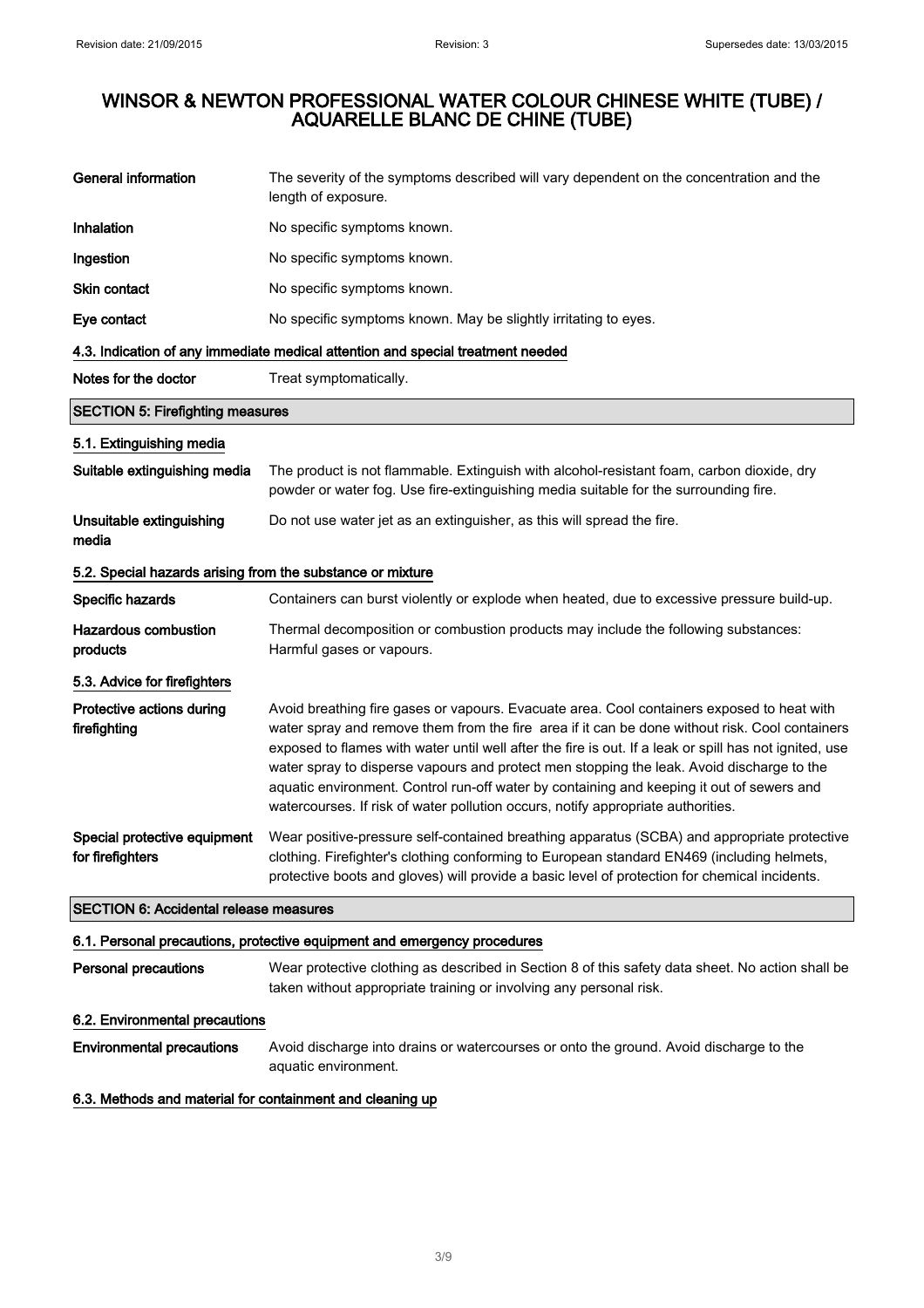Methods for cleaning up Wear protective clothing as described in Section 8 of this safety data sheet. Clear up spills immediately and dispose of waste safely. If the product is soluble in water, dilute the spillage with water and mop it up. Alternatively, or if it is not water-soluble, absorb the spillage with an inert, dry material and place it in a suitable waste disposal container. The contaminated absorbent may pose the same hazard as the spilled material. Label the containers containing waste and contaminated materials and remove from the area as soon as possible. Flush contaminated area with plenty of water. Wash thoroughly after dealing with a spillage. Dangerous for the environment. Do not empty into drains. For waste disposal, see Section 13.

#### 6.4. Reference to other sections

Reference to other sections For personal protection, see Section 8. See Section 11 for additional information on health hazards. See Section 12 for additional information on ecological hazards. For waste disposal, see Section 13.

#### SECTION 7: Handling and storage

| 7.1. Precautions for safe handling                      |                                                                                                                                                                                                                                                                                                                                                                                                                                                                                                                                                                   |
|---------------------------------------------------------|-------------------------------------------------------------------------------------------------------------------------------------------------------------------------------------------------------------------------------------------------------------------------------------------------------------------------------------------------------------------------------------------------------------------------------------------------------------------------------------------------------------------------------------------------------------------|
| <b>Usage precautions</b>                                | Read and follow manufacturer's recommendations. Wear protective clothing as described in<br>Section 8 of this safety data sheet. Keep away from food, drink and animal feeding stuffs.<br>Handle all packages and containers carefully to minimise spills. Keep container tightly sealed<br>when not in use. Avoid the formation of mists. Avoid discharge to the aquatic environment. Do<br>not handle until all safety precautions have been read and understood. Do not handle broken<br>packages without protective equipment. Do not reuse empty containers. |
| Advice on general<br>occupational hygiene               | Wash promptly if skin becomes contaminated. Take off contaminated clothing. Wash<br>contaminated clothing before reuse.                                                                                                                                                                                                                                                                                                                                                                                                                                           |
|                                                         | 7.2. Conditions for safe storage, including any incompatibilities                                                                                                                                                                                                                                                                                                                                                                                                                                                                                                 |
| <b>Storage precautions</b>                              | Keep out of the reach of children. Keep away from food, drink and animal feeding stuffs. Keep<br>only in the original container. Keep container tightly closed, in a cool, well ventilated place.<br>Keep containers upright. Protect containers from damage.                                                                                                                                                                                                                                                                                                     |
| Storage class                                           | Miscellaneous hazardous material storage.                                                                                                                                                                                                                                                                                                                                                                                                                                                                                                                         |
| 7.3. Specific end use(s)                                |                                                                                                                                                                                                                                                                                                                                                                                                                                                                                                                                                                   |
| Specific end use(s)                                     | The identified uses for this product are detailed in Section 1.2.                                                                                                                                                                                                                                                                                                                                                                                                                                                                                                 |
| <b>SECTION 8: Exposure Controls/personal protection</b> |                                                                                                                                                                                                                                                                                                                                                                                                                                                                                                                                                                   |
| 8.1. Control parameters                                 |                                                                                                                                                                                                                                                                                                                                                                                                                                                                                                                                                                   |
| Ingredient comments                                     | No exposure limits known for ingredient(s).                                                                                                                                                                                                                                                                                                                                                                                                                                                                                                                       |
| 8.2. Exposure controls                                  |                                                                                                                                                                                                                                                                                                                                                                                                                                                                                                                                                                   |
| Appropriate engineering<br>controls                     | Provide adequate ventilation.                                                                                                                                                                                                                                                                                                                                                                                                                                                                                                                                     |
| Eye/face protection                                     | Avoid contact with eyes. Large Spillages: Eyewear complying with an approved standard<br>should be worn if a risk assessment indicates eye contact is possible.                                                                                                                                                                                                                                                                                                                                                                                                   |
| Hand protection                                         | No specific hand protection recommended. Avoid contact with skin.                                                                                                                                                                                                                                                                                                                                                                                                                                                                                                 |
| Other skin and body<br>protection                       | Use barrier creams to prevent skin contact.                                                                                                                                                                                                                                                                                                                                                                                                                                                                                                                       |
| Hygiene measures                                        | Wash hands thoroughly after handling. Do not eat, drink or smoke when using this product.<br>Wash contaminated clothing before reuse.                                                                                                                                                                                                                                                                                                                                                                                                                             |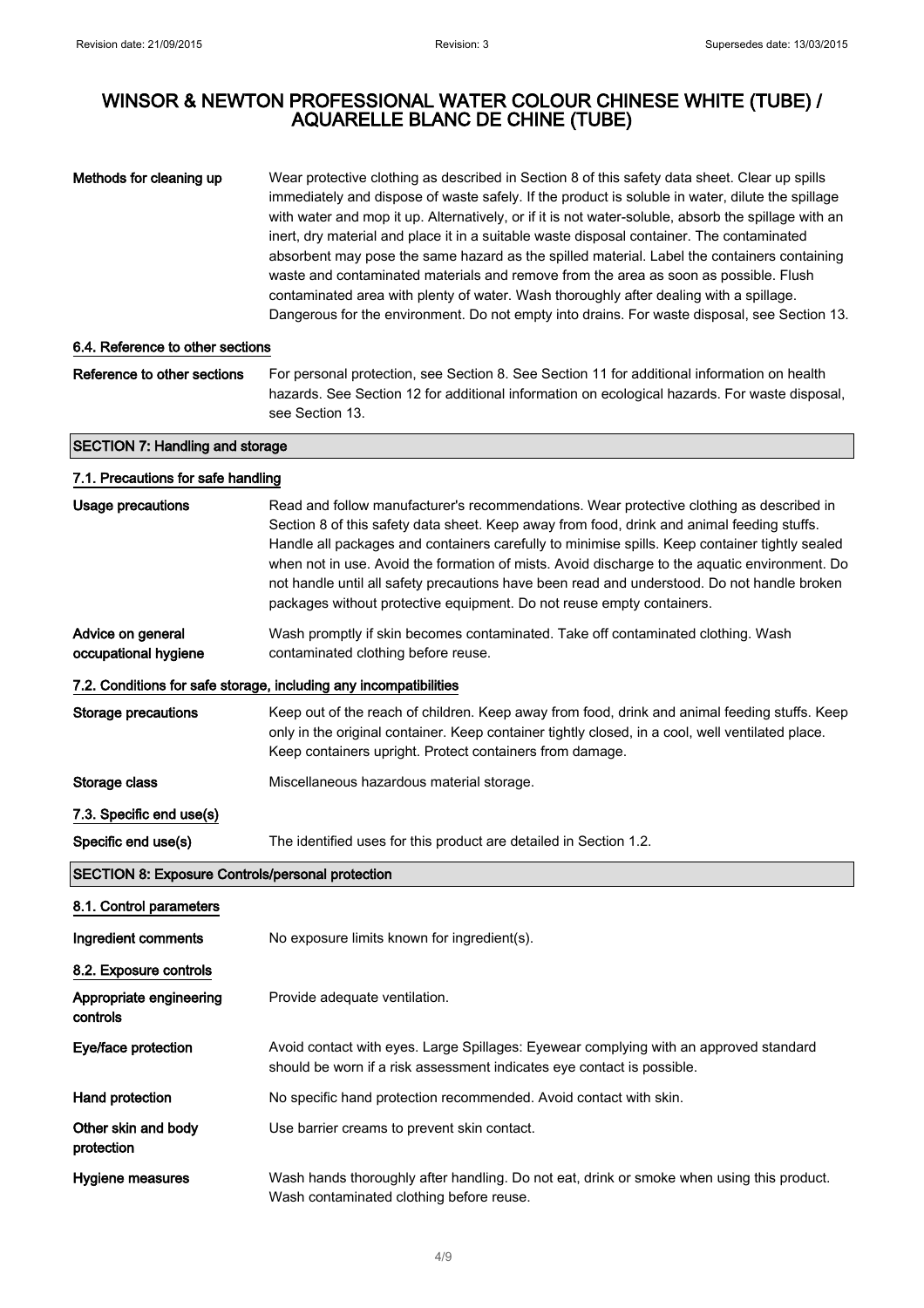| Respiratory protection | No specific recommendations. Provide adequate ventilation. Large Spillages: If ventilation is<br>inadequate, suitable respiratory protection must be worn. |
|------------------------|------------------------------------------------------------------------------------------------------------------------------------------------------------|
| Environmental exposure | Keep container tightly sealed when not in use. Avoid release to the environment.                                                                           |

Acute toxicity - dermal

## SECTION 9: Physical and Chemical Properties

| 9.1. Information on basic physical and chemical properties |                                                                                                                                                                         |  |
|------------------------------------------------------------|-------------------------------------------------------------------------------------------------------------------------------------------------------------------------|--|
| Appearance                                                 | Liquid                                                                                                                                                                  |  |
| Colour                                                     | White.                                                                                                                                                                  |  |
| Odour                                                      | Characteristic.                                                                                                                                                         |  |
| рH                                                         | pH (concentrated solution): 6-8                                                                                                                                         |  |
| Initial boiling point and range                            | >100°C @ 760 mm Hg                                                                                                                                                      |  |
| Flash point                                                | Not applicable.                                                                                                                                                         |  |
| <b>Relative density</b>                                    | 1.5-2.5 @ 20°C                                                                                                                                                          |  |
| Solubility(ies)                                            | Miscible with water                                                                                                                                                     |  |
| 9.2. Other information                                     |                                                                                                                                                                         |  |
| Other information                                          | Not determined.                                                                                                                                                         |  |
| <b>SECTION 10: Stability and reactivity</b>                |                                                                                                                                                                         |  |
| 10.1. Reactivity                                           |                                                                                                                                                                         |  |
| Reactivity                                                 | There are no known reactivity hazards associated with this product.                                                                                                     |  |
| 10.2. Chemical stability                                   |                                                                                                                                                                         |  |
| <b>Stability</b>                                           | Stable at normal ambient temperatures and when used as recommended. Stable under the<br>prescribed storage conditions.                                                  |  |
| 10.3. Possibility of hazardous reactions                   |                                                                                                                                                                         |  |
| Possibility of hazardous<br>reactions                      | No potentially hazardous reactions known.                                                                                                                               |  |
| 10.4. Conditions to avoid                                  |                                                                                                                                                                         |  |
| <b>Conditions to avoid</b>                                 | There are no known conditions that are likely to result in a hazardous situation.                                                                                       |  |
| 10.5. Incompatible materials                               |                                                                                                                                                                         |  |
| Materials to avoid                                         | No specific material or group of materials is likely to react with the product to produce a<br>hazardous situation.                                                     |  |
| 10.6. Hazardous decomposition products                     |                                                                                                                                                                         |  |
| Hazardous decomposition<br>products                        | Does not decompose when used and stored as recommended. Thermal decomposition or<br>combustion products may include the following substances: Harmful gases or vapours. |  |
| <b>SECTION 11: Toxicological information</b>               |                                                                                                                                                                         |  |
| 11.1. Information on toxicological effects                 |                                                                                                                                                                         |  |
| Acute toxicity - oral                                      |                                                                                                                                                                         |  |

Notes (oral LD<sub>50</sub>) Based on available data the classification criteria are not met.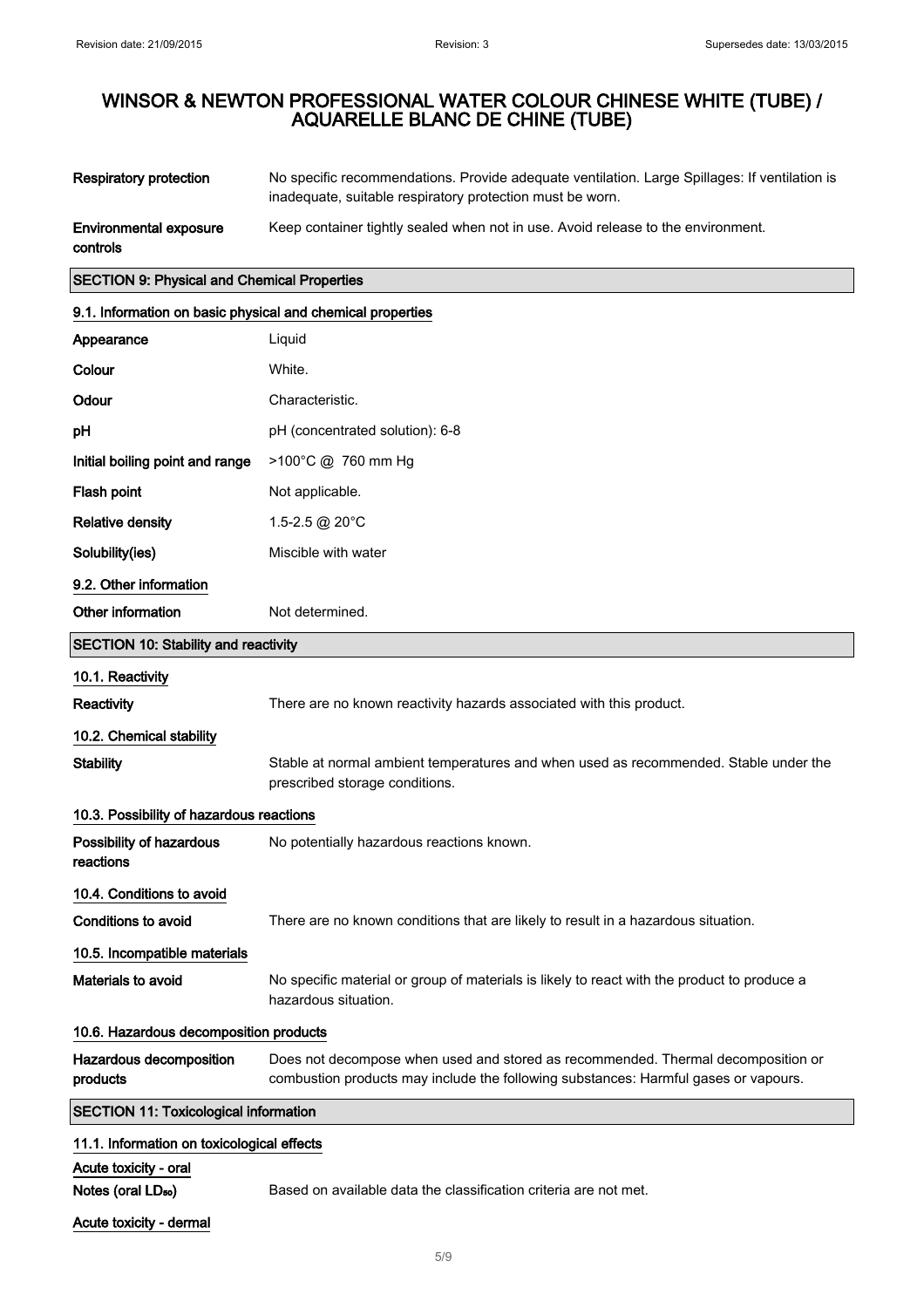| Notes (dermal LD <sub>50</sub> )                                     | Based on available data the classification criteria are not met.                                               |
|----------------------------------------------------------------------|----------------------------------------------------------------------------------------------------------------|
| Acute toxicity - inhalation<br>Notes (inhalation LC <sub>50</sub> )  | Based on available data the classification criteria are not met.                                               |
| Skin corrosion/irritation<br>Animal data                             | Based on available data the classification criteria are not met.                                               |
| Serious eye damage/irritation<br>Serious eye damage/irritation       | Based on available data the classification criteria are not met.                                               |
| <b>Respiratory sensitisation</b><br><b>Respiratory sensitisation</b> | Based on available data the classification criteria are not met.                                               |
| <b>Skin sensitisation</b><br><b>Skin sensitisation</b>               | Based on available data the classification criteria are not met.                                               |
| Germ cell mutagenicity<br>Genotoxicity - in vitro                    | Based on available data the classification criteria are not met.                                               |
| Carcinogenicity<br>Carcinogenicity                                   | Based on available data the classification criteria are not met.                                               |
| <b>IARC</b> carcinogenicity                                          | None of the ingredients are listed or exempt.                                                                  |
| Reproductive toxicity<br>Reproductive toxicity - fertility           | Based on available data the classification criteria are not met.                                               |
| Reproductive toxicity -<br>development                               | Based on available data the classification criteria are not met.                                               |
| Specific target organ toxicity - single exposure                     |                                                                                                                |
| STOT - single exposure                                               | Not classified as a specific target organ toxicant after a single exposure.                                    |
| Specific target organ toxicity - repeated exposure                   |                                                                                                                |
| STOT - repeated exposure                                             | Not classified as a specific target organ toxicant after repeated exposure.                                    |
| Aspiration hazard<br><b>Aspiration hazard</b>                        | Based on available data the classification criteria are not met.                                               |
| <b>General information</b>                                           | The severity of the symptoms described will vary dependent on the concentration and the<br>length of exposure. |
| Inhalation                                                           | No specific symptoms known.                                                                                    |
| Ingestion                                                            | No specific symptoms known.                                                                                    |
| <b>Skin contact</b>                                                  | No specific symptoms known.                                                                                    |
| Eye contact                                                          | No specific symptoms known.                                                                                    |
| Route of entry                                                       | Ingestion Inhalation Skin and/or eye contact                                                                   |
| <b>Target organs</b>                                                 | No specific target organs known.                                                                               |
| <b>SECTION 12: Ecological Information</b>                            |                                                                                                                |

Ecotoxicity Dangerous for the environment. May cause long-term adverse effects in the aquatic environment.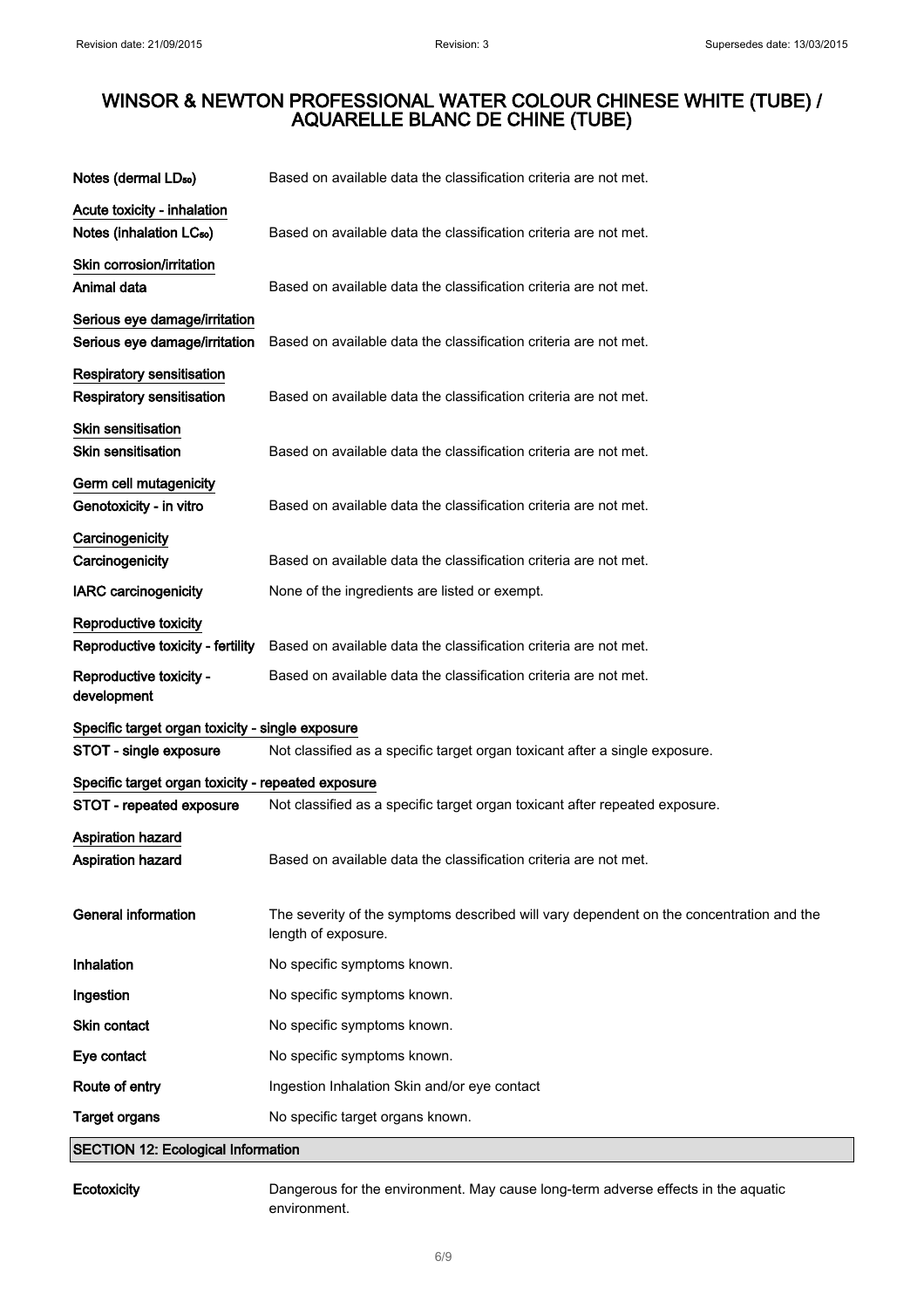| <b>Toxicity</b>                            | Aquatic Acute 1 - H400 Very toxic to aquatic life. Aquatic Chronic 1 - H410 Very toxic to<br>aquatic life with long lasting effects.                                                                                                                                                                                                                                                                                                                                                                                      |  |
|--------------------------------------------|---------------------------------------------------------------------------------------------------------------------------------------------------------------------------------------------------------------------------------------------------------------------------------------------------------------------------------------------------------------------------------------------------------------------------------------------------------------------------------------------------------------------------|--|
| Acute toxicity - fish                      | Not determined.                                                                                                                                                                                                                                                                                                                                                                                                                                                                                                           |  |
| Acute toxicity - aquatic<br>invertebrates  | Not determined.                                                                                                                                                                                                                                                                                                                                                                                                                                                                                                           |  |
| Acute toxicity - aquatic plants            | Not determined.                                                                                                                                                                                                                                                                                                                                                                                                                                                                                                           |  |
| Acute toxicity -<br>microorganisms         | Not determined.                                                                                                                                                                                                                                                                                                                                                                                                                                                                                                           |  |
| 12.2. Persistence and degradability        |                                                                                                                                                                                                                                                                                                                                                                                                                                                                                                                           |  |
|                                            | Persistence and degradability The degradability of the product is not known.                                                                                                                                                                                                                                                                                                                                                                                                                                              |  |
| 12.3. Bioaccumulative potential            |                                                                                                                                                                                                                                                                                                                                                                                                                                                                                                                           |  |
| <b>Bioaccumulative potential</b>           | No data available on bioaccumulation.                                                                                                                                                                                                                                                                                                                                                                                                                                                                                     |  |
| 12.4. Mobility in soil                     |                                                                                                                                                                                                                                                                                                                                                                                                                                                                                                                           |  |
| <b>Mobility</b>                            | No data available.                                                                                                                                                                                                                                                                                                                                                                                                                                                                                                        |  |
| 12.5. Results of PBT and vPvB assessment   |                                                                                                                                                                                                                                                                                                                                                                                                                                                                                                                           |  |
| 12.6. Other adverse effects                |                                                                                                                                                                                                                                                                                                                                                                                                                                                                                                                           |  |
| Other adverse effects                      | None known.                                                                                                                                                                                                                                                                                                                                                                                                                                                                                                               |  |
| <b>SECTION 13: Disposal considerations</b> |                                                                                                                                                                                                                                                                                                                                                                                                                                                                                                                           |  |
| 13.1. Waste treatment methods              |                                                                                                                                                                                                                                                                                                                                                                                                                                                                                                                           |  |
| <b>General information</b>                 | The generation of waste should be minimised or avoided wherever possible. Reuse or recycle<br>products wherever possible. This material and its container must be disposed of in a safe<br>way. When handling waste, the safety precautions applying to handling of the product should<br>be considered. Care should be taken when handling emptied containers that have not been<br>thoroughly cleaned or rinsed out. Empty containers or liners may retain some product<br>residues and hence be potentially hazardous. |  |
| Disposal methods                           | Dispose of waste to licensed waste disposal site in accordance with the requirements of the<br>local Waste Disposal Authority.                                                                                                                                                                                                                                                                                                                                                                                            |  |
| <b>Waste class</b>                         | 08 01 11* - waste paint and varnish containing organic solvents or other dangerous<br>substances                                                                                                                                                                                                                                                                                                                                                                                                                          |  |
| <b>SECTION 14: Transport information</b>   |                                                                                                                                                                                                                                                                                                                                                                                                                                                                                                                           |  |
| General                                    | For limited quantity packaging/limited load information, consult the relevant modal<br>documentation using the data shown in this section.                                                                                                                                                                                                                                                                                                                                                                                |  |
| Sea transport notes                        | Do not release into the environment.                                                                                                                                                                                                                                                                                                                                                                                                                                                                                      |  |
| 14.1. UN number                            |                                                                                                                                                                                                                                                                                                                                                                                                                                                                                                                           |  |
| UN No. (ADR/RID)                           | 3082                                                                                                                                                                                                                                                                                                                                                                                                                                                                                                                      |  |
| UN No. (IMDG)                              | 3082                                                                                                                                                                                                                                                                                                                                                                                                                                                                                                                      |  |
| UN No. (ICAO)                              | 3082                                                                                                                                                                                                                                                                                                                                                                                                                                                                                                                      |  |
| 14.2. UN proper shipping name              |                                                                                                                                                                                                                                                                                                                                                                                                                                                                                                                           |  |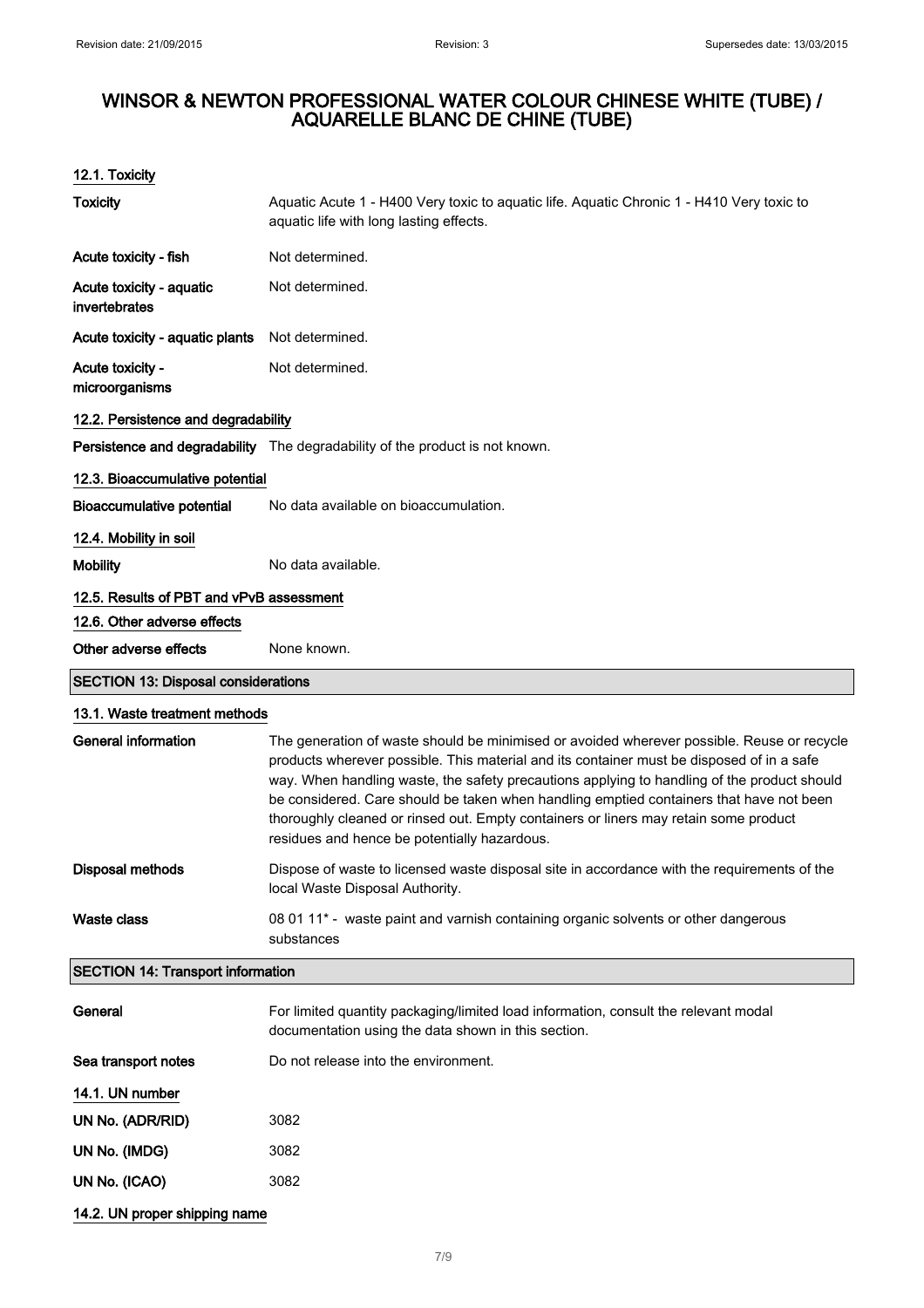| Proper shipping name<br>(ADR/RID) | ENVIRONMENTALLY HAZARDOUS SUBSTANCE, LIQUID, N.O.S. (zinc oxide)                                   |  |
|-----------------------------------|----------------------------------------------------------------------------------------------------|--|
| Proper shipping name<br>(IMDG)    | ENVIRONMENTALLY HAZARDOUS SUBSTANCE, LIQUID, N.O.S. (zinc oxide)                                   |  |
|                                   | Proper shipping name (ICAO) ENVIRONMENTALLY HAZARDOUS SUBSTANCE, LIQUID, N.O.S. (zinc oxide)       |  |
|                                   | <b>Proper shipping name (ADN)</b> ENVIRONMENTALLY HAZARDOUS SUBSTANCE, LIQUID, N.O.S. (zinc oxide) |  |
| 14.3. Transport hazard class(es)  |                                                                                                    |  |
| <b>ADR/RID class</b>              | 9                                                                                                  |  |
| <b>ADR/RID label</b>              | 9                                                                                                  |  |
| <b>IMDG class</b>                 | 9                                                                                                  |  |
| ICAO class/division               | 9                                                                                                  |  |
| <b>Transport labels</b>           |                                                                                                    |  |

$$
\langle \prod_{\mathcal{G}}
$$

| 14.4. Packing group          |   |  |
|------------------------------|---|--|
| <b>ADR/RID packing group</b> | Ш |  |
| IMDG packing group           | Ш |  |
| ICAO packing group           | Ш |  |

14.5. Environmental hazards

Environmentally hazardous substance/marine pollutant



## 14.6. Special precautions for user

Always transport in closed containers that are upright and secure. Ensure that persons transporting the product know what to do in the event of an accident or spillage.

Tunnel restriction code (E)

# 14.7. Transport in bulk according to Annex II of MARPOL73/78 and the IBC Code

```
SECTION 15: Regulatory information
```
## 15.1. Safety, health and environmental regulations/legislation specific for the substance or mixture

| <b>National regulations</b> | Health and Safety at Work etc. Act 1974 (as amended).                                 |
|-----------------------------|---------------------------------------------------------------------------------------|
|                             | The Chemicals (Hazard Information and Packaging for Supply) Regulations 2009 (SI 2009 |
|                             | No. 716).                                                                             |
|                             | The Carriage of Dangerous Goods and Use of Transportable Pressure Equipment           |
|                             | Regulations 2009 (SI 2009 No. 1348) (as amended) ["CDG 2009"].                        |
|                             | EH40/2005 Workplace exposure limits.                                                  |